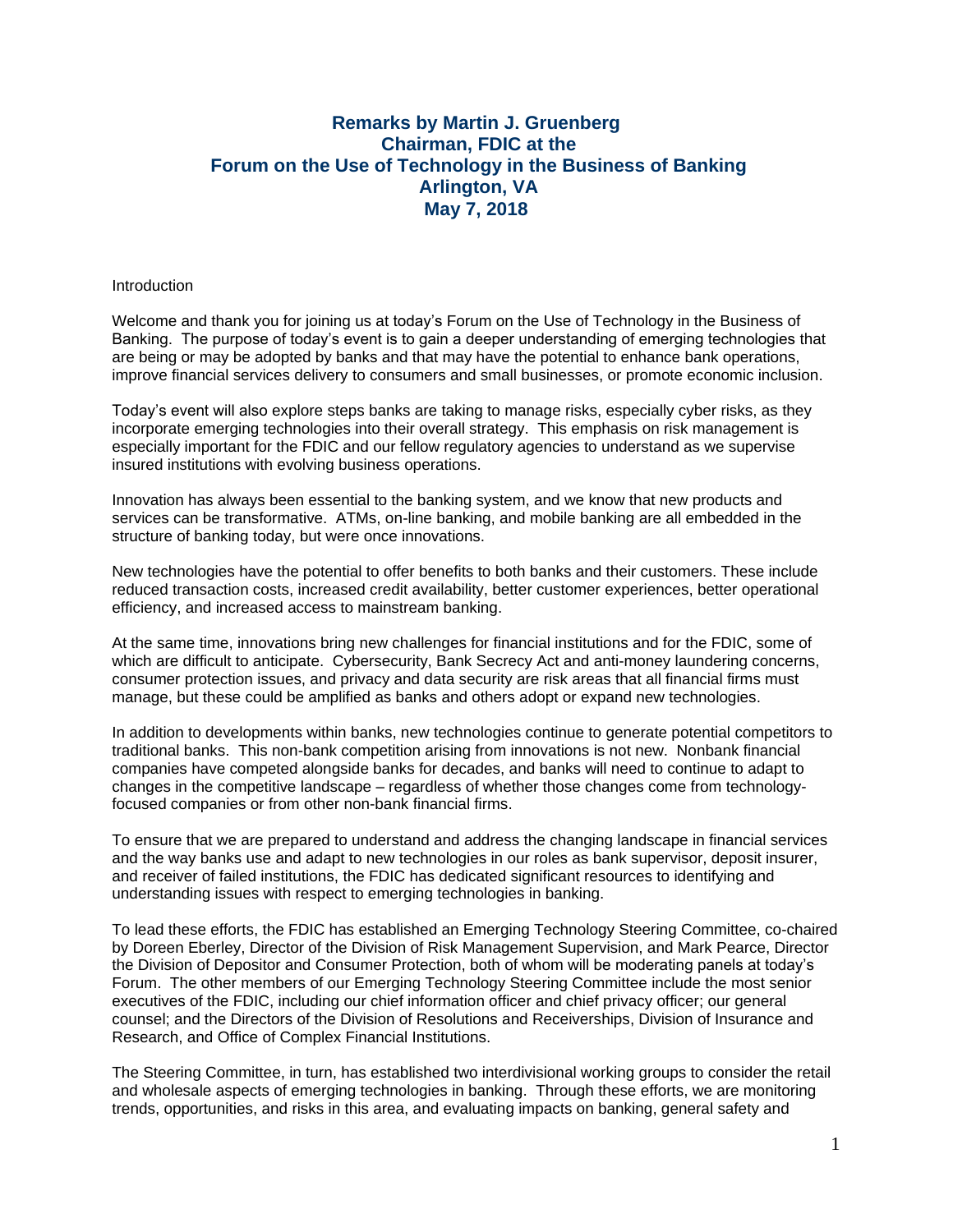soundness, deposit insurance, financial reporting, economic inclusion, and consumer protection. This work informs our supervisory strategy for responding to opportunities and risks presented by the use of emerging technologies to supervised institutions.

As we go through today's program – and I believe we have an excellent program - the FDIC is interested in a few key themes that revolve around understanding evolution in bank operations, improving efficiencies in delivering consumer and small business financial services, ensuring safe and sound risk management practices, including cyber security, protecting consumers, and fostering economic inclusion.

The first panel will focus on transforming bank operations, which means the back office or the "plumbing" so to speak that powers how a bank conducts business. Panelists will discuss key technologies that are being developed or adopted by banks with the goal of improving operational functions, such as improving the speed of payments and data management, or facilitating compliance with laws and regulations. The discussion will touch on potential opportunities, and the challenges associated with newer technologies like distributed ledger technology and cognitive computing, how innovation is moving rapidly to speed up payments to real time, and how banks, including community banks, can establish strategies to keep pace with emerging technologies.

This panel will also include a discussion about cybersecurity, which clearly is one of our greatest challenges. As innovation has resulted in greater use of automated, digital, and online processes and networks, protecting a financial institution's data and assets has shifted from purely physical protection to include significant virtual protection. In response, financial institutions are now continually challenged to assess and strengthen information security programs and refocus efforts and resources to address cybersecurity risks. We are interested in hearing about how those efforts might be affected by emerging technologies.

The second panel will focus on new technologies, applications, and delivery channels that are impacting retail banking, in other words, innovations that "touch" consumers and small business. We'll be hearing about new ways banks are engaging with consumers and keeping up with evolving customer demands for the way they want services delivered. Panelists will discuss how banks are innovating to digitalize lending, streamline account opening through digital channels, provide innovative payments products, and enhance economic inclusion by using technology to engage with customers regarding their access to financial services.

This last issue – economic inclusion - is of particular interest to us at the FDIC. In the United States, a relationship with an insured depository institution continues to be essential to households' full participation in the economy. Just as graduating from school and getting a first job are milestones, a bank account, too, is a key step on the road to financial well-being. Something as basic as an insured deposit account affords households the ability to safely deposit and store income, make payments toward monthly obligations such as rent or a mortgage, and engage in convenient daily transactions – such as buying groceries or more durable household goods. Bank accounts also come with a host of protections, such as those concerning electronic funds transfers and other rules that limit consumer liability for unauthorized transfers.

In addition, while an account may provide the foundation for economic participation, the benefits from a banking relationship can help families to save, establish credit histories, and obtain credit on favorable terms. When delivered with attention to the needs of consumers, this bundle of products and services can help families realize their goals and, in so doing, strengthen their confidence in the banking system, which goes to the core mission of the FDIC. So, we are very interested in hearing about methods to leverage technology to increase access to banking services.

Today's luncheon speaker, R. Jesse McWaters of the World Economic Forum, will provide his views of the future landscape of financial services and the role banks will play.

Finally, after lunch, the third panel will focus on access to consumer financial data, which is an important public policy issue being discussed here in the US and internationally. The three panelists, who